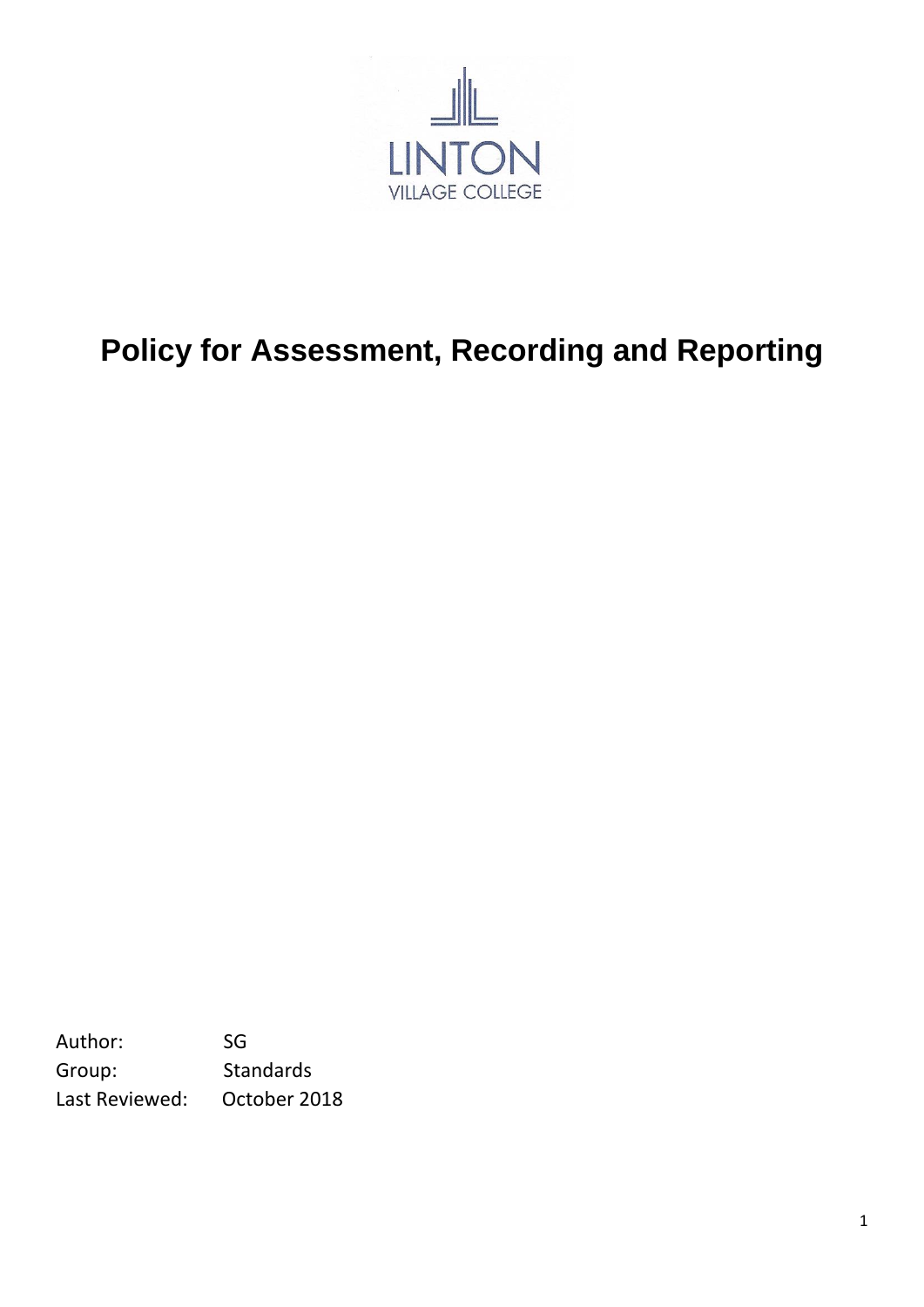

### **Policy for Assessment, Recording and Reporting**

#### **Introduction**

The aim of this policy is to establish a shared understanding of what is meant by Assessment, Recording and Reporting amongst staff, parents and students at Linton Village, in line with the following principles:

- i) High quality **assessment** is an essential aspect of learning. It is crucial in order to evaluate students' understanding and skills and to be able to identify individual successes, next steps, misconceptions and difficulties.
- ii) **Recording** assessment outcomes allows the school, students and parents to understand students' learning, track their progress effectively and intervene where necessary.
- iii) **Reporting** on the progress and attitude of students allows vital communication between teachers, students and parents. Report data provides staff and parents with a framework for discussion with students about their learning.
- iv) The **marking** of students' work is an essential part of the assessment process. As stated in the 'Eliminating unnecessary workload around marking' report of the Independent Teacher Workload Review Group, published in March 2016 by the DfE, at LVC we believe that: "all marking should be meaningful, manageable and motivating" and "The quantity of feedback should not be confused with the quality. The quality of the feedback, however given, will be seen in how a student is able to tackle subsequent work".
- v) The **impact** of this policy, and the school's assessment, reporting and recording practices, will be under continual review to ensure the best possible provision for students.

#### **Assessment for Learning expectations**

There are two main forms of assessment, summative and formative which are explained below. Both types of assessment are important elements in securing student progress. Summative assessments at LVC are completed in line with departmental assessment calendars and are recorded in Go4Schools. Formative assessment is carried out in line with departmental expectations and using professional judgement.

Summative assessment provides a judgement about how students have achieved in a particular test or assignment. Assessment outcomes are judged differently for each year group at LVC due to the changing landscape of national assessment frameworks. Please refer to assessment guides for each year group on the College website for further information.

Formative assessment involves teachers using a variety of methods to diagnose specific areas to improve, and support students, and classes, in doing so. Formative dialogue is comment-based and occurs throughout the learning cycle.

Reporting schedules are published in the school's assessment calendars. Each year, students and parents will receive two 'snapshot' reports with progress and attitudinal data and one 'full' report with the addition of brief formative comments from teachers and form tutors using the WWW / EBI ('What Went Well' and 'Even Better If') format.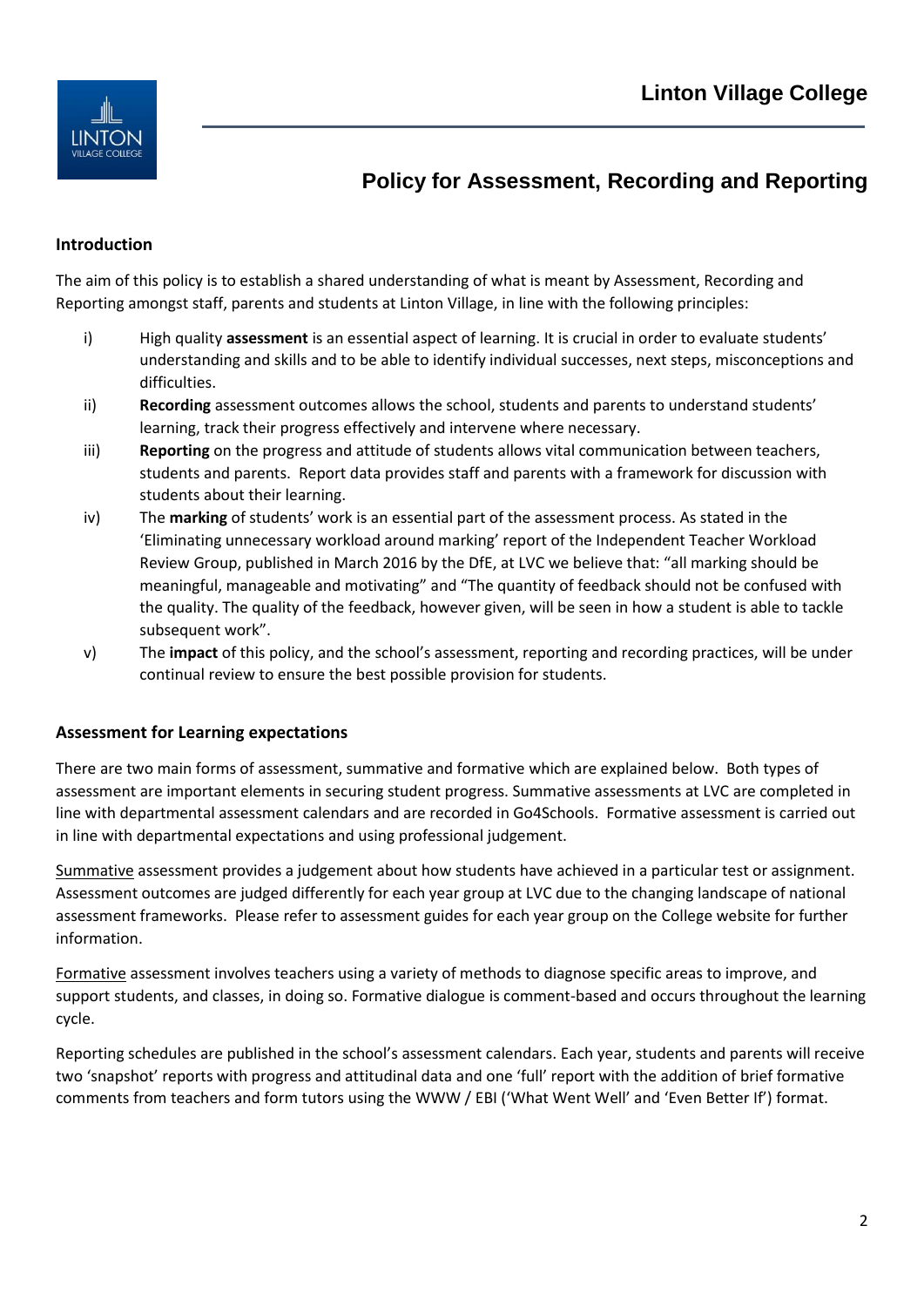#### **Staff will**

- Set challenging target grades, in consultation with students, within the first half term for year groups using levels / grades.
- Use data including FFT estimations, expected progress and KS2 results, to inform the target setting progress.
- Record student targets in Go4Schools and reflect on these throughout the year, making adjustments if students exceed these.
- Set summative assessment tasks for students in line with departmental assessment calendars and record the outcomes on Go4Schools in a timely manner.
- Carry out ongoing formative assessment, providing students with regular feedback and time in lessons to respond to this.
- Use formative assessment to inform curriculum planning and personalisation of teaching.
- Use a range of effective feedback strategies such as verbal, peer and self-assessment.
- Share feedback using WWW/EBI where this is appropriate.
- Ensure marking is in line with departmental marking policy, so students are able to make rapid progress from feedback on recently completed work
- Motivate through the use of praise and rewards and acknowledge effort.
- Mark for literacy using the whole-school literacy codes.

#### **Students must**

- Engage in target setting dialogue with their teacher and record targets in books / planners where appropriate.
- Discuss the targets when they are set with their parents / carers.
- Reflect on their targets throughout the year as they carry out assessments and discuss their progress with parents / carers.
- Meet assessment deadlines set by teachers.
- Consider carefully and then respond to the feedback they are given, asking if there are any queries.
- Engage with success criteria for self and peer assessment purposes.
- Bring their book / folder to all lessons and ensure it is handed in when requested by the teacher.
- Respond to marking as directed by the teacher.

#### **Parents / carers should**

- Support their child's learning by discussing target grades when they are set and use Go4Schools to periodically reflect on and discuss progress with their child.
- Take an interest in their child's learning by discussing the quality of the work in books and the feedback they have been given at school.
- Support their child when they are acting on and responding to feedback as part of home learning.
- Direct their child to the class teacher if they are unsure about the formative feedback they have been given, this can be done via email or in person.
- Contact the class teacher if there are any concerns.

#### Approved: Standards Committee

Date: 16<sup>th</sup> October 2018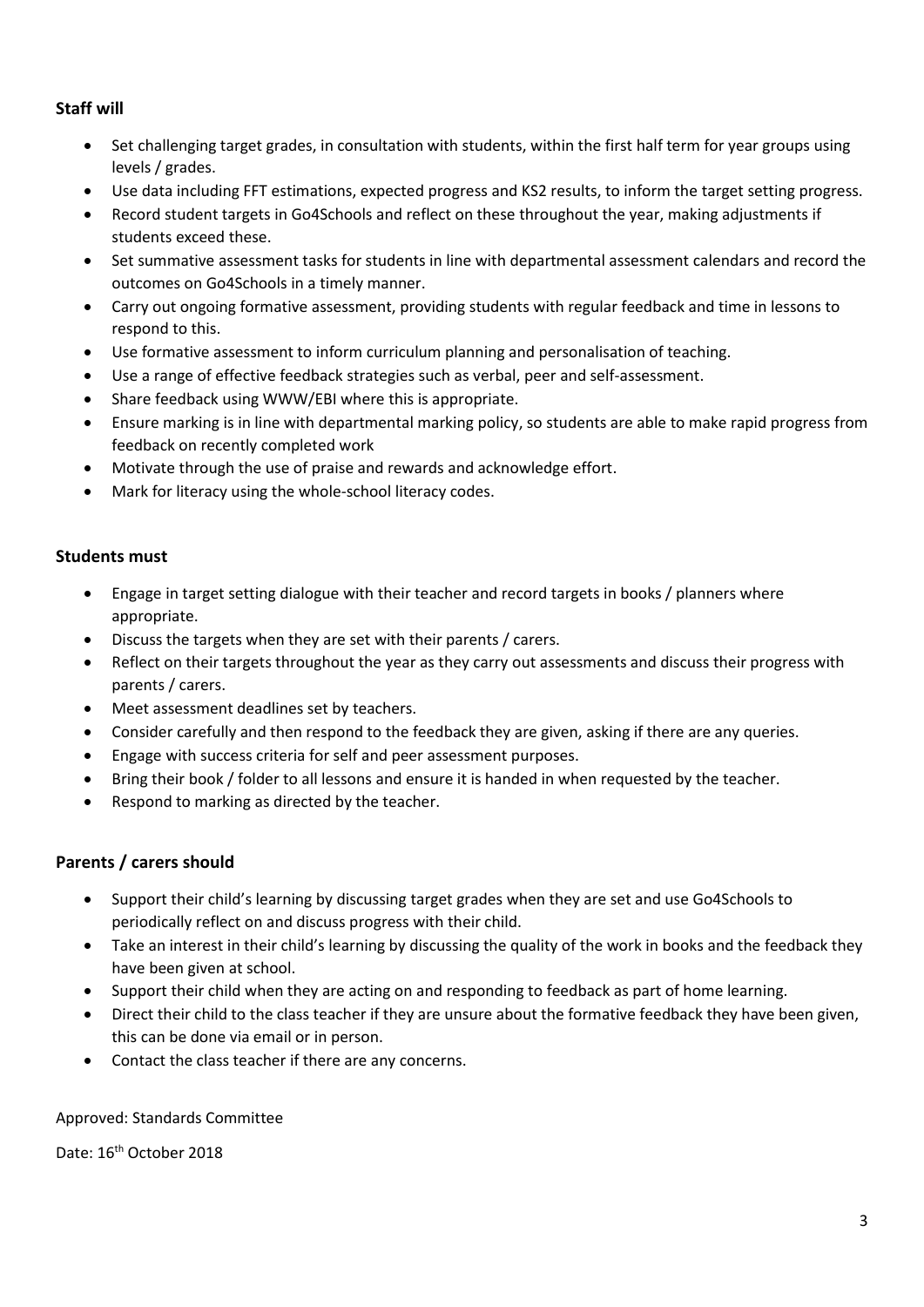## Appendix 1 **Roles and responsibilities**

| <b>Teacher</b><br><b>Tutor and</b><br>Head of<br><b>House</b> | Input assessment data into Go4S in line with set<br>deadlines. Use Go4S to monitor student<br>achievement and intervene as necessary to<br>support students' learning progress.<br>Use assessment data in Go4S to monitor holistic<br>performance of students. Flag up issues and use<br>data to inform mentoring. | <b>Admin</b><br><b>Manager</b>                 | Set up Go4 structures at the<br>beginning of the year.<br>Check reports for<br>completion before<br>publication. Support with<br>technical issues and advice.                                 |
|---------------------------------------------------------------|--------------------------------------------------------------------------------------------------------------------------------------------------------------------------------------------------------------------------------------------------------------------------------------------------------------------|------------------------------------------------|-----------------------------------------------------------------------------------------------------------------------------------------------------------------------------------------------|
| Programme<br><b>Leader</b>                                    | Maintain and monitor use and subject<br>development of Go4S subject mark books to<br>ensure their effective use by all. Monitor cohort<br>progress and intervene.                                                                                                                                                  | <b>SLT</b><br>responsible<br>for<br>assessment | Set up mark books at the<br>start of the year and<br>populate with baseline prior<br>data. Oversee reporting and                                                                              |
| <b>Head of</b><br>subject/<br><b>Faculty</b>                  | Oversee and quality assure use of Go4Schools. Use<br>subject explorer function to track student progress<br>and intervene as necessary. Report student<br>progress to SLT line manager at monthly meetings.                                                                                                        |                                                | set up reports on Go4S.<br>Implement the school's ARR<br>policy. Oversee the<br>strategic development of<br>Go4S. Analyse whole school<br>progress data and organise<br>invention programmes. |